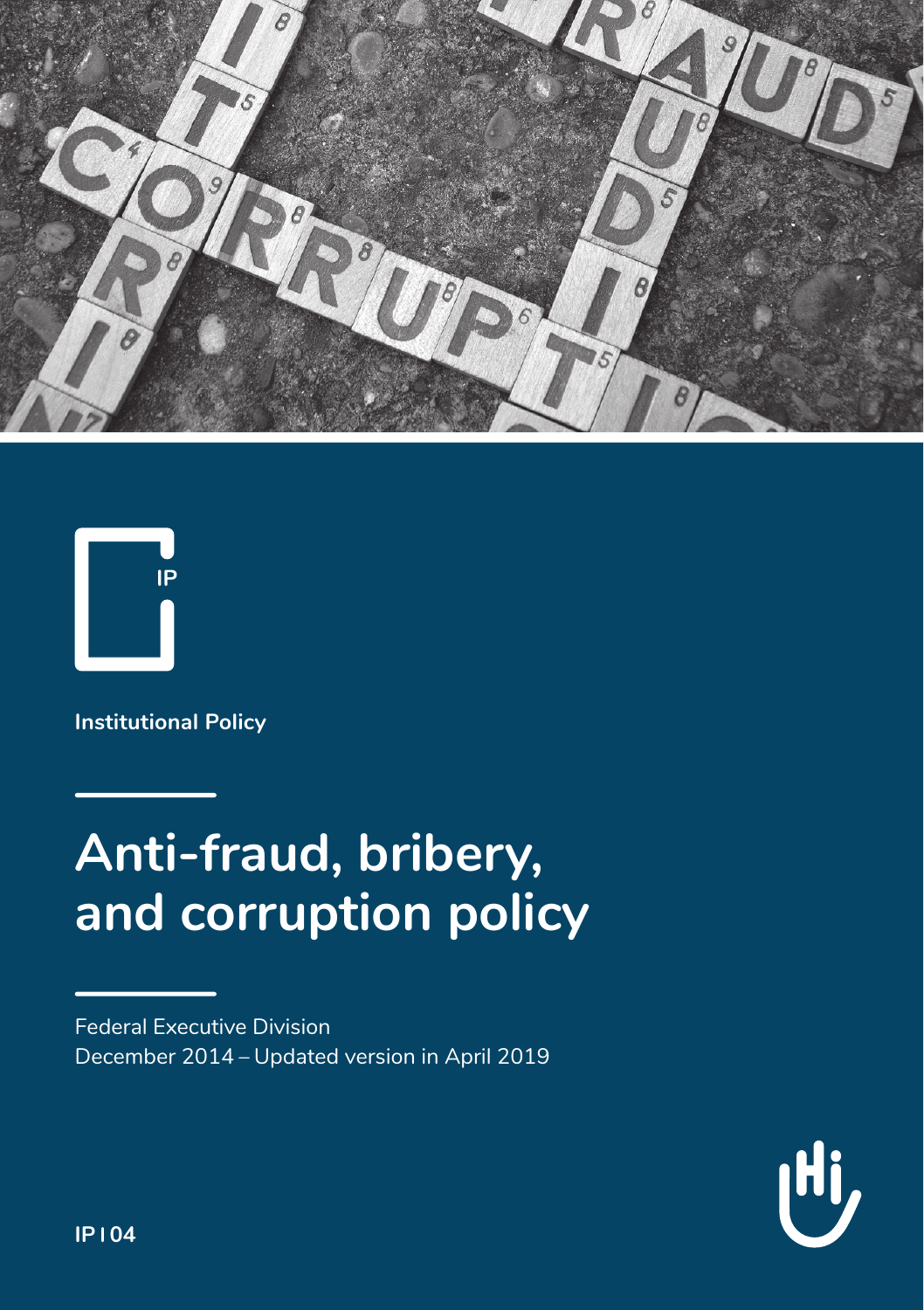

**Institutional Policy**

# **Anti-fraud, bribery, and corruption policy**

#### **1. Fraud, bribery and corruption: Obstructions to international aid**

- 1.1 Definition of fraud, bribery and corruption
- 1.2 Their impact

## **2. Humanity & Inclusion and the fight against fraud, bribery, and corruption**

- 2.1 Principles
- 2.2 A pragmatic approach
- 2.3 Scope of the policy

#### **3. Anti-fraud, bribery and corruption measures**

- 3.1 Promoting an anti-fraud, bribery and corruption culture
- 3.2 Anticipation, dissuasion and detection
- 3.3 Reporting suspected cases
- 3.4 Reacting to reported cases and handling confirmed cases
- 3.5 Reporting and learning from experience
- 3.6 Controls and audits

### **4. Policy implementation and monitoring**

- 4.1 Engagement by senior management
- 4.2 General mobilisation

#### **5. Validation and dissemination of this policy**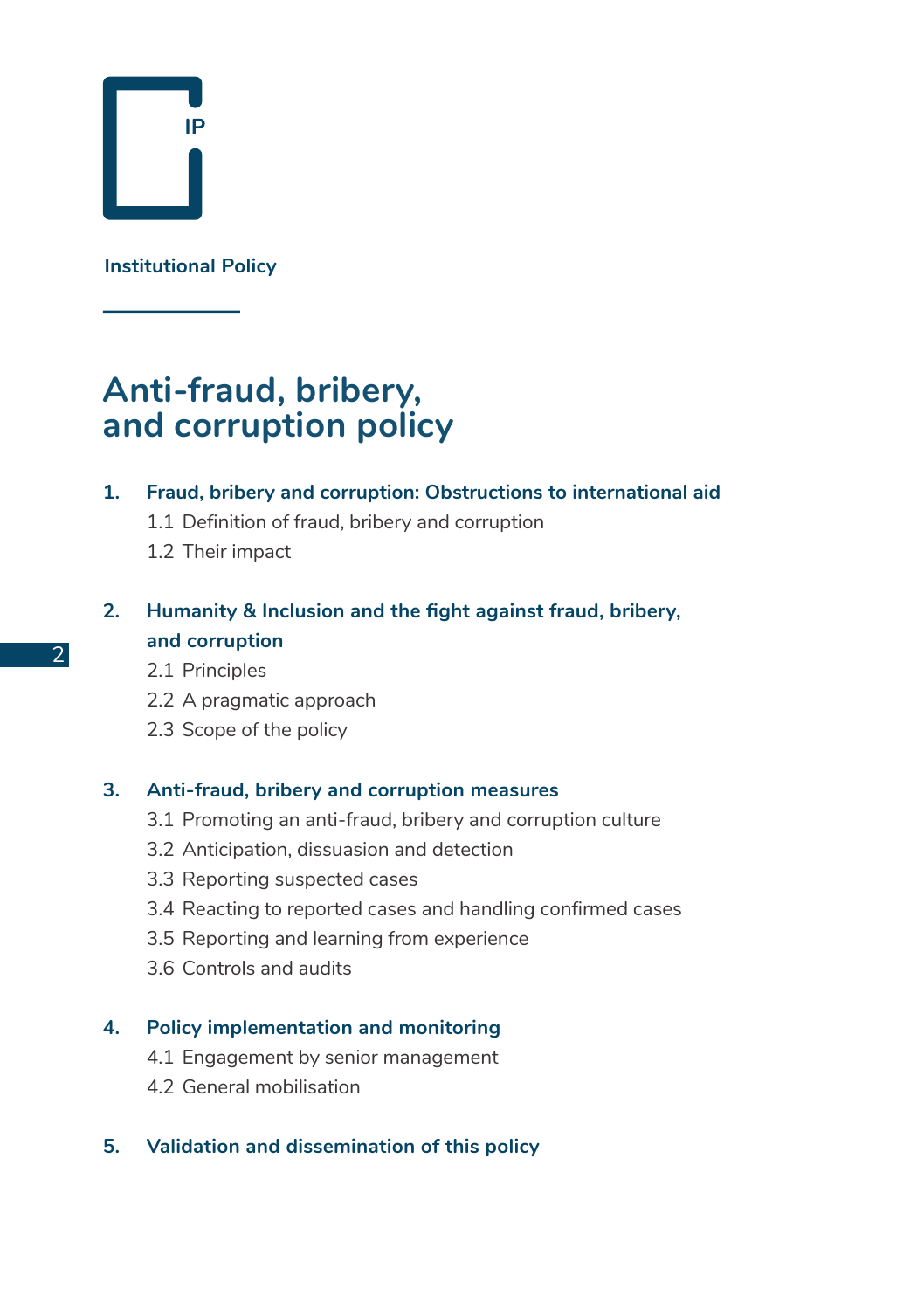# **1.**

**—** 

**Fraud, bribery and corruption: Obstructions to international aid** 

## **1.1 Definition of fraud, bribery and corruption**

When implementing its mission and activities, Humanity & Inclusion (HI) must guard against the misappropriation of its financial or material resources, and in particular against the risk of fraud, bribery and corruption.

Fraud pertains to acts which aim to obtain an undue material or moral advantage by deliberately circumventing internal rules, contract rules or laws to the detriment of HI or a third party: individuals, communities, organisations, corporations or institutions.

Bribery and corruption, associated with other non-ethical conduct, cover a range of practices including:

- conflicts of interest;
- fraudulent commissions;
- illicit gifts and invitations:
- extortion, theft or misappropriation of materials or funds;
- facilitation payments:
- money laundering. as well as
- abuse of power;
- nepotism and favouritism.

Whilst fraud may be committed unilaterally by an individual or group of individuals, bribery requires a form of transaction with compensation in the form of a financial payment, payment in kind, or other advantage. Cases of bribery may therefore include the acts of soliciting, promising, offering, giving or accepting an undue pecuniary or other advantage, affecting the proper performance of duties and constituting an act that is legally and ethically reprehensible.

## **1.2 Their impact**

#### **1.2.1**

Fraud and various forms of bribery and corruption are a world-wide phenomenon found in all sectors of society. They pose serious problems for international cooperation programmes, whether multilateral or bilateral and in both development and humanitarian aid settings.

## **1.2.2**

Fighting fraud, bribery and corruption at national and international levels is primarily the responsibility of local and international authorities, including international cooperation agencies and donors.

#### **1.2.3**

Conscious of the risks and issues affecting their resources, image,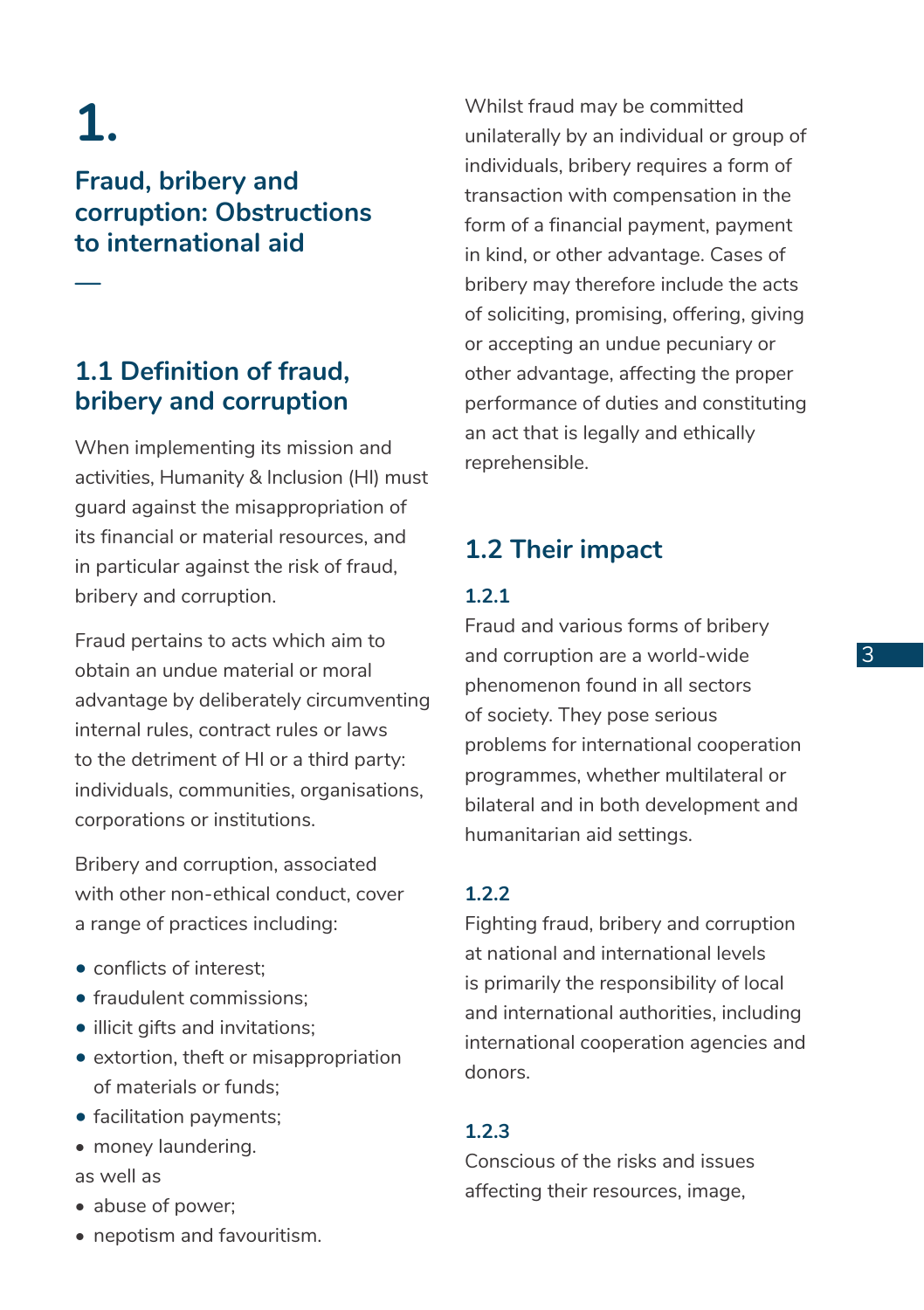interventions and the effectiveness of their actions in support their beneficiaries, non-governmental organisations must tackle these phenomena at their level.

# **2.**

**—** 

## **Humanity & Inclusion and the fight against fraud, bribery, and corruption**

## **2.1 Principles**

#### **Preamble**

- Assuming its responsibilities as a non-governmental organisation engaged in international action;
- Concerned by the professional ethics in this sector;
- Working continuously to ensure that best practices are applied to its operations and activities;

HI takes all possible measures to prevent the risk of misappropriation, inappropriate use of, or loss of the resources entrusted to it for the implementation of its missions.

## **2.1.1**

HI will not tolerate any form of fraud, bribery or corruption in the conduct of its activities and has introduced measures to reduce the risks and consequences.

In application of a principle of "zero tolerance", context-appropriate actions will be taken in response to any suspected or confirmed incidents.

## **2.1.2**

HI's anti-fraud, bribery and corruption measures are adapted to the different categories of prejudice that acts of fraud and bribery cause:

- first and foremost to its staff;
- to the beneficiaries of its projects (should access to services or assistance be reduced or disrupted);
- and to the organisation and financial equilibrium of its programmes.

### **2.1.3**

At the operational level, in situations of political violence or armed conflict, HI will increase its vigilance to prevent its programmes' resources from being misappropriated or instrumentalised to the benefit of armed groups or military forces, regardless of their status or motivations.

#### **2.1.4**

HI will not tolerate any form of influence-peddling with local, national or international public authorities or with private bodies, whatever the country and activity concerned.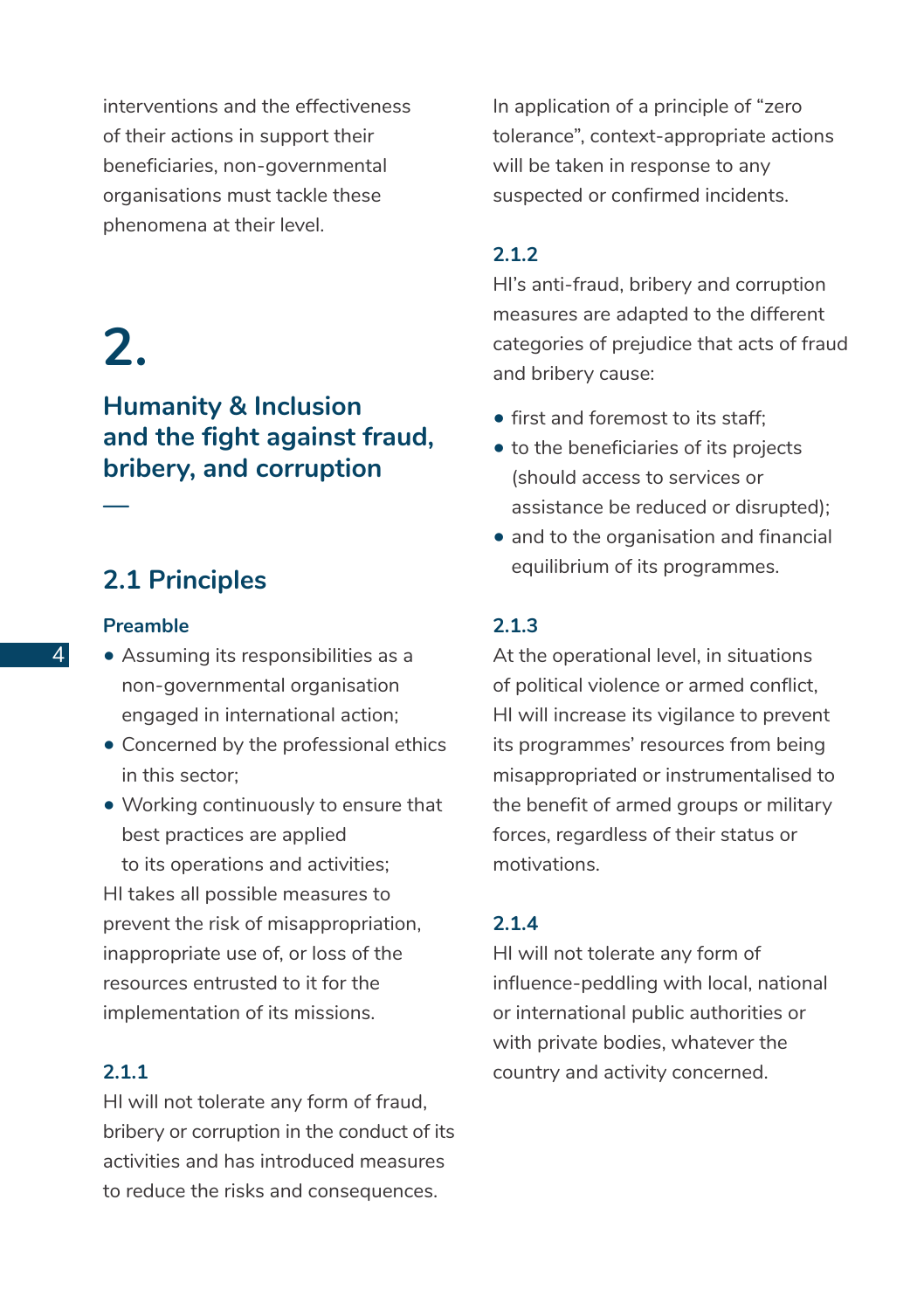## **2.1.5**

HI cannot carry the whole burden and responsibility for preventing and combating fraud, bribery and corruption in the environment in which it operates. However, with regard to its own activities, it will take all appropriate measures in accordance with its prerogatives and means, with priority given to the personal safety and security of its staff.

## **2.1.6**

Furthermore, in its efforts to fight fraud, bribery and corruption, HI will take care not to encourage a climate of suspicion and mistrust.

## **2.2 A pragmatic approach**

## **2.2.1**

HI adopts a pragmatic approach to preventing and fighting fraud, bribery and corruption, based on an analysis which takes into account:

- risks specific to each of the countries in which HI works or has offices;
- risks inherent in each function/ profession exercised by its staff;
- risks related to each sector of activity in its intervention setting.

## **2.2.2**

These risks are monitored using internal tools and mechanisms which cross-reference data published by specialised bodies (such as Transparency International) with incidents recorded by HI's own services $<sup>1</sup>$ .</sup>

#### **2.2.3**

This risk monitoring enables HI to focus its anti-fraud, bribery and corruption actions on those countries, staff and beneficiaries most exposed to the risk of such incidents. Priorities are then determined according to the size of the budget, the value of the resources invested per country, programme and activity and the level of reputational risk.

### **2.2.4**

HI's anti-fraud, bribery and corruption measures 2 cover:

- staff recruitment and training,
- project development,
- risk assessment
- management and internal control,
- handling reported and confirmed cases,
- and collaboration with other organisations in this domain.

<sup>1.</sup> Existing and future tools will be regularly adjusted to the needs and reality of the situation.

<sup>2.</sup> These anti-fraud, bribery and corruption measures may overlap with other of HI's policies and provisions, such as the **Protection of beneficiaries from sexual exploitation, abuse and harassment** (October 2011, Updated version in 2019), and the **Logistics management**, HI policy, 2018.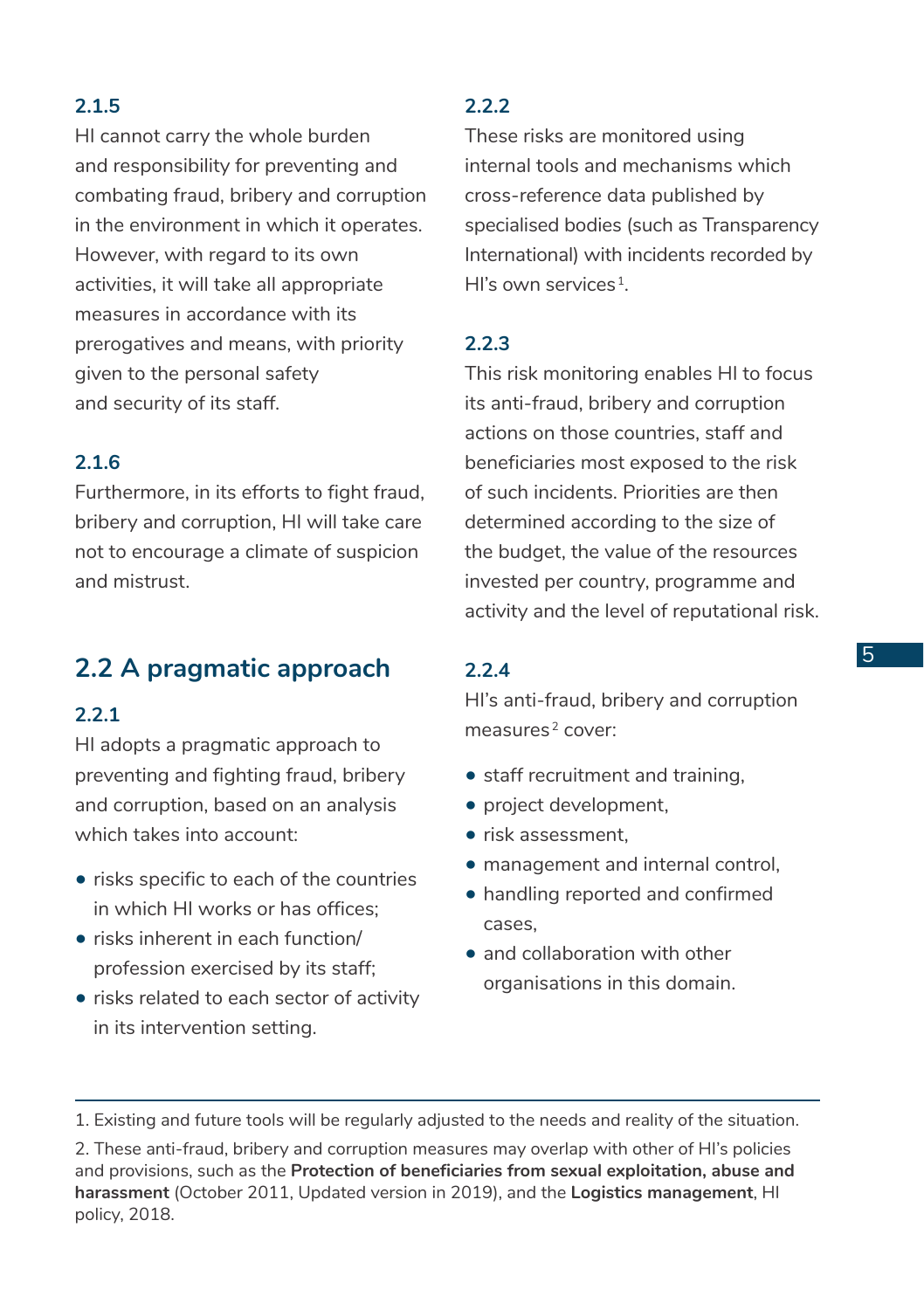## **2.2.5**

These measures are monitored and evaluated by in-house bodies which will apply all necessary corrective measures in a timely manner and ensure any necessary support, or even protection, for anyone who connected with the exposure of reprehensible acts.

## **2.3 Scope of the policy**

## **2.3.1**

#### **Members and staff**

This policy and its provisions apply, after any necessary adaptations, to:

- HI's permanent members and staff whatever their status (trustees, employees and volunteers);
- any person or associated or intermediary body employed by HI and acting on its behalf.

Consequently, HI ensures that they are aware of the existence of this policy and its implications.

#### **2.3.2**

### **Operating partners (organisations and institutions)**

HI will take all the measures required by this policy with regard to information, risk management, support and monitoring in its relations with its operating partners which, while not acting on HI's behalf, interact with it within the framework of a partnership agreement.

#### **2.3.3**

#### **Companies and suppliers**

HI will take all the necessary information and risk management measures with its suppliers, as provided for in the contract signed with these suppliers<sup>3</sup>.

## **2.3.4**

#### **Potential sanctions**

In the event of non-compliance with the provisions set forth in this policy, and depending on the gravity of the situation, HI reserves the right to take disciplinary measures, impose penalties, terminate contracts and take legal action with regard to those individuals or organisations found to be responsible of wrongdoing.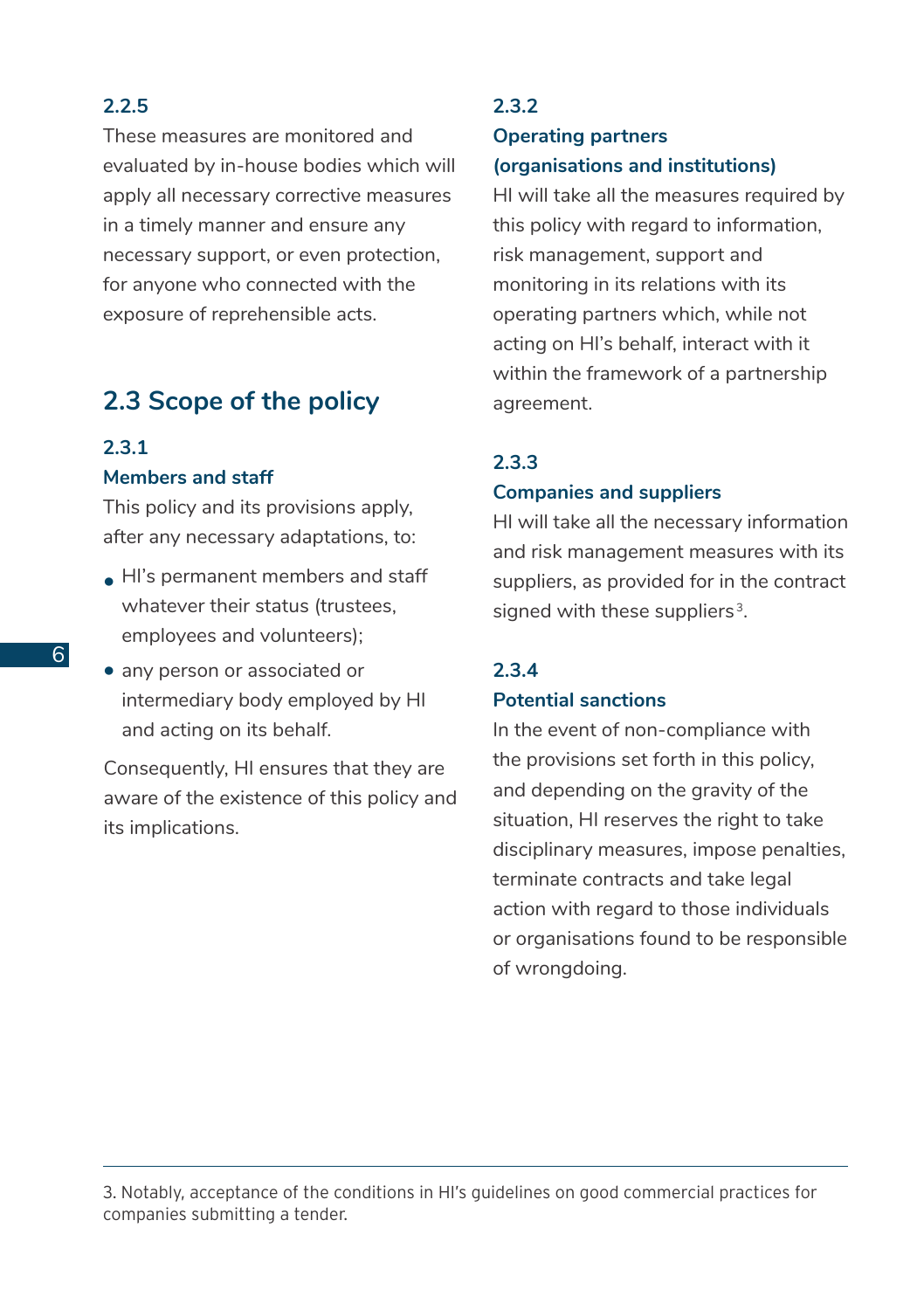## **3. Anti-fraud, bribery and corruption measures**

Responsibility for the implementation of this policy, via the mobilisation of staff and the application of measures for preventing and fighting fraud, bribery and corruption lies primarily with the managers at head office, in the different entities of the HI Organisation and on its programmes.

## **3.1 Promoting an anti-fraud, bribery and corruption culture**

## **3.1.1**

**—** 

HI's statutes, mission and strategy, as well as its operating rules and internal control procedures, reinforced by this anti-fraud, bribery and corruption policy are the main reference documents for HI members.

## **3.1.2**

HI regularly delivers awareness-raising, training and information initiatives for its members and personnel at the Head Offices of the entities in the HI network, and on its field operation countries.

## **3.1.3**

In particular, HI makes constant efforts to sensitive managers and supervisors in order to avoid any potential or actual conflict of interest between their private interests and those of HI.

**N.B.:** For awareness-raising and training materials and documents presenting the deontological commitments of members of HI, see the list of Guidelines on risk management, internal control and auditing.

## **3.2 Anticipation, dissuasion and detection**

HI's managers at all levels are responsible for guaranteeing management practices that effectively limit opportunities to commit acts of fraud or bribery. They are specifically responsible for identifying the type and level of risk to which our activities and resources are exposed and also have managerial responsibility for internal control.

They are advised on these matters by the support services specialized in these areas.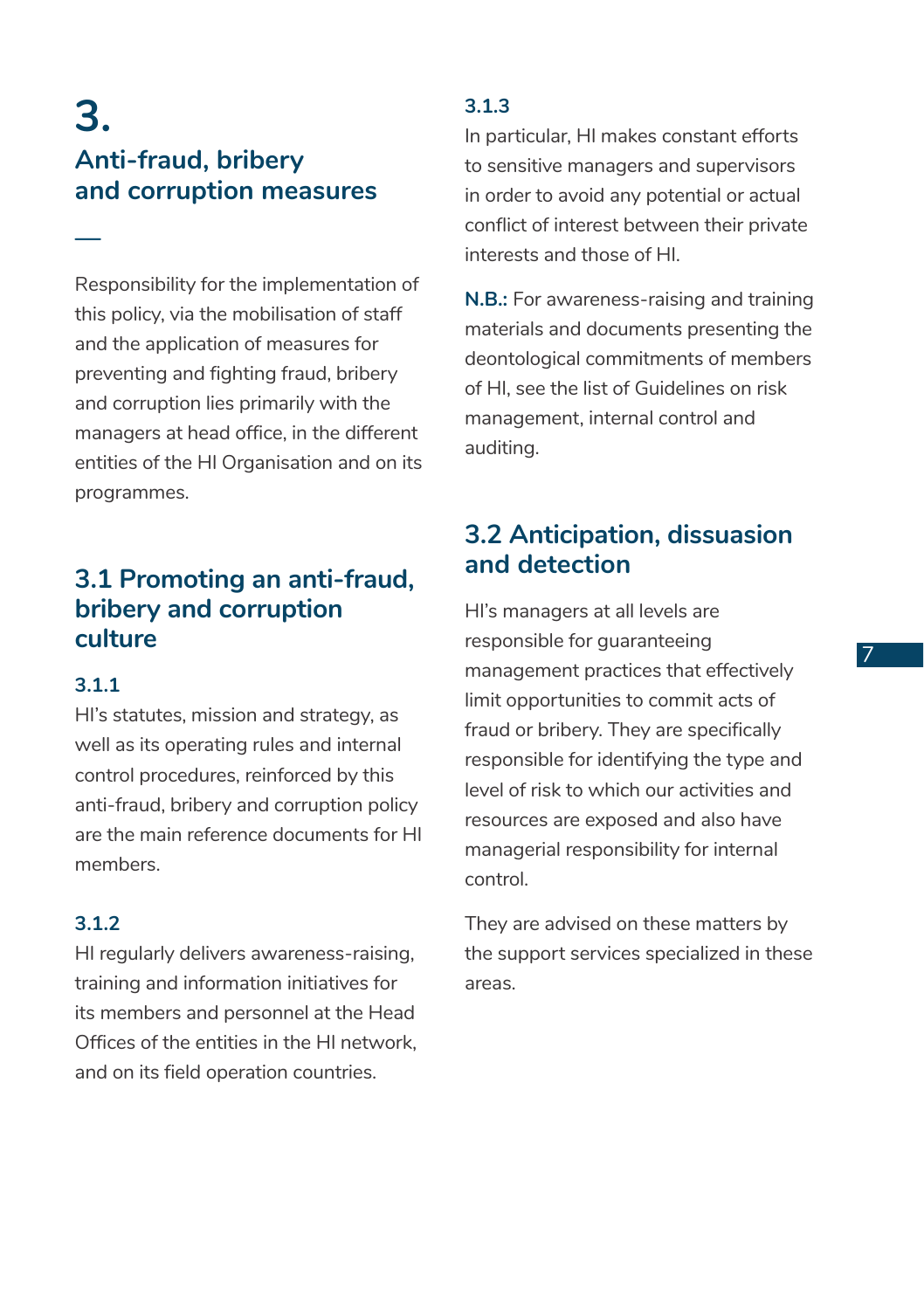## **3.3 Reporting suspected cases**

## **3.3.1**

HI's members and personnel are required to report any suspected cases of fraud, bribery or corruption, and may do so safely and confidentially in accordance with the organisation's guidelines on reporting and whistleblowing. These conditions notably set out forth the protection offered to people using the whistleblowing mechanism.

## **3.3.2**

Reporting systems adapted to the different situations encountered are also made available to beneficiaries, partner organisations and suppliers.

**N.B.:** For reporting and whistleblowing mechanisms see HI's Institutional Directive on Reporting suspicions on fraud and abuse.

## **3.4 Reacting to reported cases and handling confirmed cases**

Managers are provided with specific guidelines for use when investigating or handling cases of fraud, bribery or corruption. This handbook is for the sole use of management staff or other qualified persons tasked with processing these cases.

**N.B.:** For response and handling modalities, see the list of Guidelines on risk management, internal control and auditing.

## **3.5 Reporting and learning from experience**

All cases dealt with are recorded and a report is drawn up for the purposes of analysis. These reports are available for use, by the appropriate divisions within the organisation and by relevant bodies such as the Risk Management Committee and the Audit Committee.

## **3.6 Controls and audits**

## **3.6.1**

The implementation of checks and verification measures by managers are an integral part of their internal control responsibilities. These measures are decided as part of each division's internal planning process.

## **3.6.2**

Furthermore, internal audits are decided by the federal management bodies in one of three ways:

- as part of the annual audit plan
- chosen randomly
- organised in response to an alert.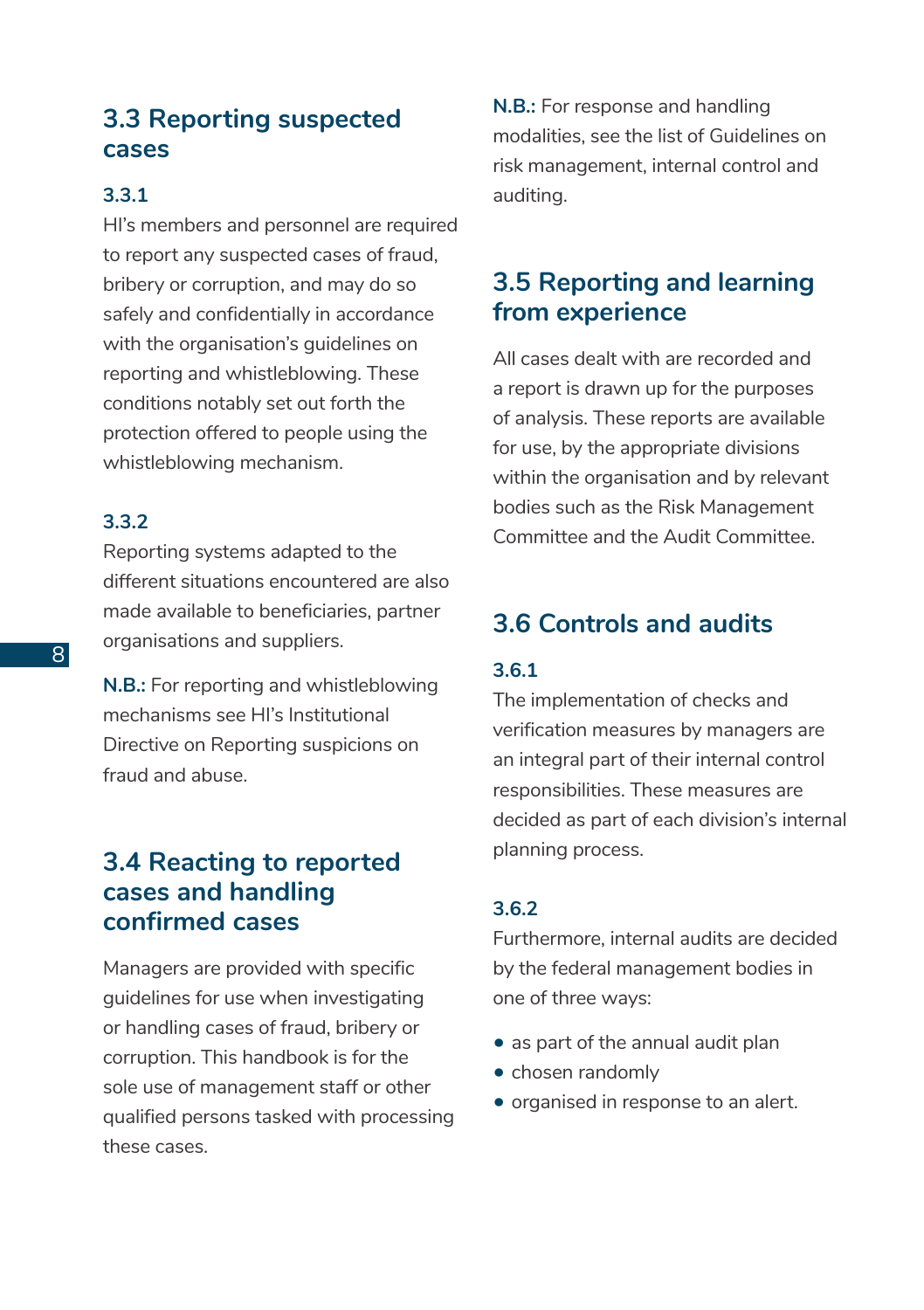**3.6.3**

**—** 

The reports and recommendations are analysed with a view to assisting the entities audited and, more generally the organisation as a whole.

**N.B.:** For internal control and audit mechanisms, see the list of Guidelines on risk management, internal control and auditing.

## **4. Policy implementation and monitoring**

To assist its personnel with the implementation and monitoring of this policy, HI has put a number of coordination mechanisms and initiatives in place.

## **4.1 Engagement by senior management**

This policy will be coordinated, monitored, assessed and updated at the most senior levels of the organisation: Executive Division and the Directorate by delegation of authority from the Board of Trustees.

The policy and its implementation will be overseen by an Audit Committee reporting to the Board of Trustees.

## **4.2 General mobilisation**

Policy coordination requires the mobilisation of all entities and divisions involved in:

- carrying out risk evaluation and internal controls
- implementing and managing programmes and support services
- coordinating and enforcing the different anti-fraud, bribery and corruption measures
- managing risk monitoring tools and incidents relating to cases of fraud, bribery or corruption
- introducing measures to support, guide, and ensure HI's personnel are capable of dealing with issues relating to fraud, bribery and corruption control within the framework established by the organisation.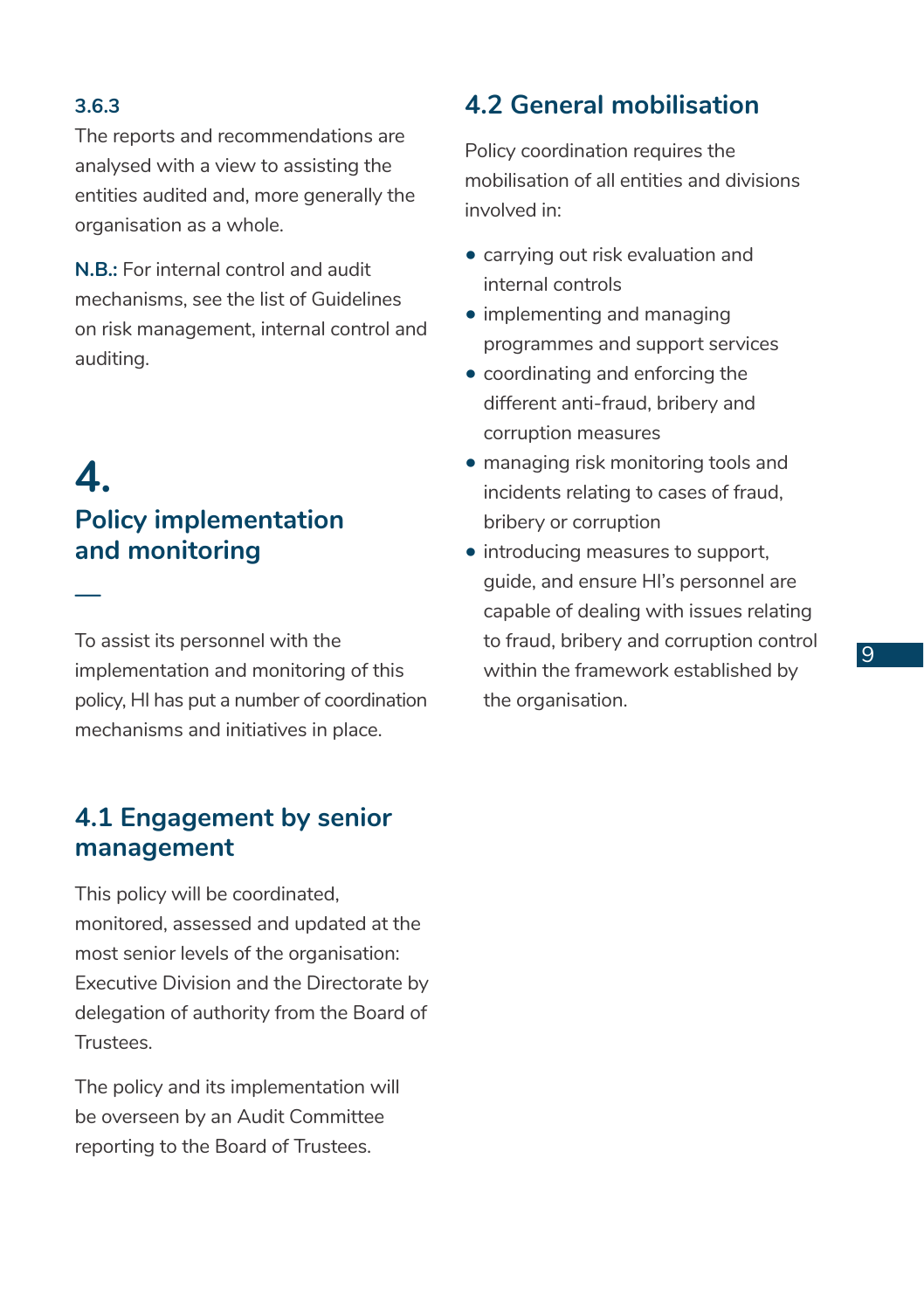## **5. Validation and dissemination of this policy**

This version of the anti-fraud, bribery and corruption policy cancels and replaces the version adopted in 2012 and the revised version in 2014.

This document is for use by HI's federal network, Federation and national associations, in its head office services and in the field.

It is not for public distribution, but may be communicated to bodies and institutions in accordance with the information and management measures set out in the chapter "2.3: Scope of this policy".

**—**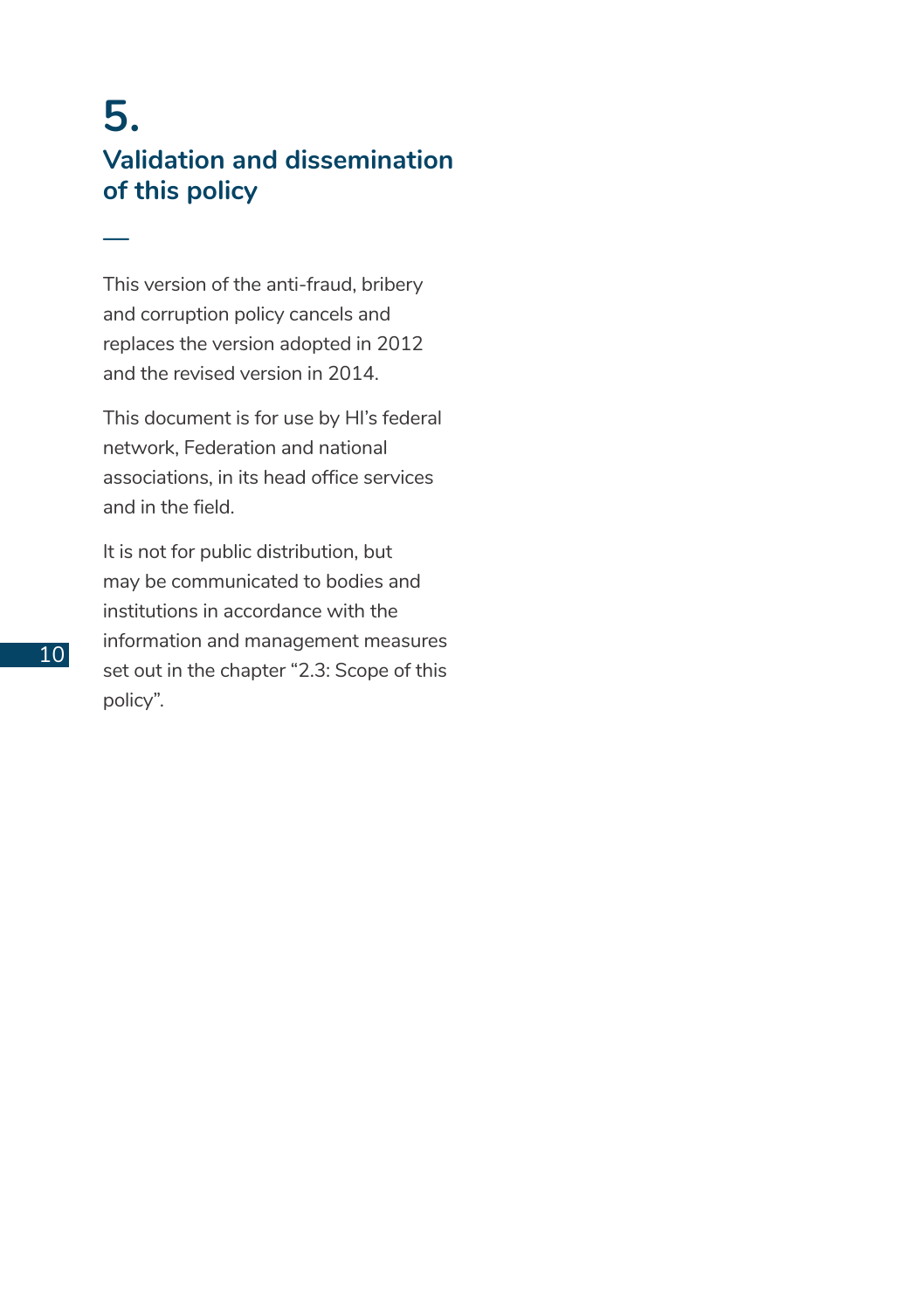

**This policy has been developed in conjunction with other institutional policies and directives, including:**

• [Reporting suspicions on fraud and](https://hinside.hi.org/intranet/front/publicDownload.jsp?docId=prod_2221878&authKey=cHJvZF8yMDA1OTAwOjE1NjMxMDc3MTMxNjk6JDJhJDA0JGd2d0cxVmt0MWI4U05WSWpYdDNTQnVmL2VvQlhWSlJqY3JwLk9wVHVzQ3ZSOWE2STBRejlx) [abuse](https://hinside.hi.org/intranet/front/publicDownload.jsp?docId=prod_2221878&authKey=cHJvZF8yMDA1OTAwOjE1NjMxMDc3MTMxNjk6JDJhJDA0JGd2d0cxVmt0MWI4U05WSWpYdDNTQnVmL2VvQlhWSlJqY3JwLk9wVHVzQ3ZSOWE2STBRejlx), HI, 2018

• Code of conduct: [Prevention of](https://hinside.hi.org/intranet/front/publicDownload.jsp?docId=prod_2152933&authKey=cHJvZF8yMDA1OTAwOjE1NjMxMDc5NDg0NjM6JDJhJDA0JE1tenhuNGlyU2xQZ3NpekhrWHZsaS5vL2d0S0drbmZTbFNuVzVlSmlGSmhoWTFnUGJqeEh1) [abuse and safeguarding](https://hinside.hi.org/intranet/front/publicDownload.jsp?docId=prod_2152933&authKey=cHJvZF8yMDA1OTAwOjE1NjMxMDc5NDg0NjM6JDJhJDA0JE1tenhuNGlyU2xQZ3NpekhrWHZsaS5vL2d0S0drbmZTbFNuVzVlSmlGSmhoWTFnUGJqeEh1), HI, 2018

• [Protection of beneficiaries from](https://hinside.hi.org/intranet/front/publicDownload.jsp?docId=prod_2162566&authKey=cHJvZF8yMDA1OTAwOjE1NjMxMDgxMDMyNTA6JDJhJDA0JHQ5QkhyRXZTb1VRb0V0cGlrY3pCUHU4RGZLQm9vcnFKZm1acHVPQ1dubUZFU3d0akpjQVNt) [sexual exploitation, abuse and](https://hinside.hi.org/intranet/front/publicDownload.jsp?docId=prod_2162566&authKey=cHJvZF8yMDA1OTAwOjE1NjMxMDgxMDMyNTA6JDJhJDA0JHQ5QkhyRXZTb1VRb0V0cGlrY3pCUHU4RGZLQm9vcnFKZm1acHVPQ1dubUZFU3d0akpjQVNt) [harassment](https://hinside.hi.org/intranet/front/publicDownload.jsp?docId=prod_2162566&authKey=cHJvZF8yMDA1OTAwOjE1NjMxMDgxMDMyNTA6JDJhJDA0JHQ5QkhyRXZTb1VRb0V0cGlrY3pCUHU4RGZLQm9vcnFKZm1acHVPQ1dubUZFU3d0akpjQVNt), October 2011, Updated version in 2019

All of the above are available from on HInside.